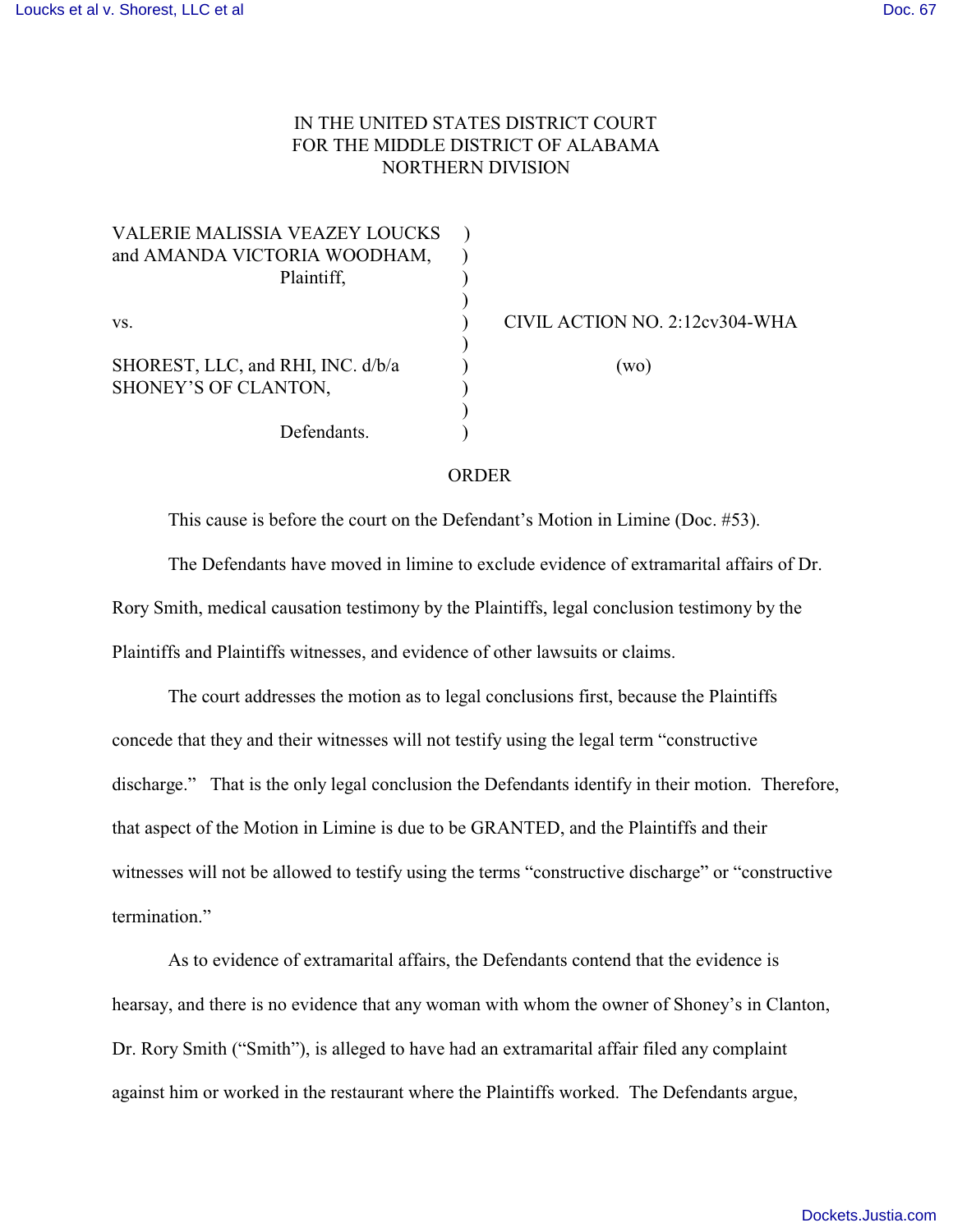therefore, that the evidence is impermissible character evidence, due to be excluded under Fed. R. Evid. 401, 402, and 404, or that if the evidence has some probative value, it is substantially outweighed by the potential for unfair prejudice under Rule 403.

The Plaintiffs respond that the Defendants have not identified any hearsay evidence, not subject to an exception, so that the evidence must be evaluated at trial. The Plaintiffs also argue that the evidence of extramarital affairs is relevant and not due to be excluded because circumstantial evidence of a discriminatory atmosphere at a place of employment is relevant to the question of motive. The Plaintiffs state that they attempted to develop this evidence during discovery, but that Smith refused to answer questions about dating employees. The Plaintiffs state that they "believe" that women who came to Shoney's with Smith were his girlfriends or mistresses, and if Smith was dating employees, and engaging in an open marital affair, his conduct is relevant to the fostering of a sexually hostile environment.

The court cannot conclude that any evidence of an extramarital affair is admissible at this point in the proceedings. The Plaintiffs have not pointed to any non-hearsay testimony to establish that there was an affair, and have stated that Smith would not confirm the affair during his deposition. No motion to compel was filed by the Plaintiffs. The court is persuaded by the reasoning of another district court that absent an employee's "personal knowledge of the affair, the admission by [the supervisor] of the affair at his deposition or trial, or the testimony of [the alleged mistress] or others with personal knowledge of the affair," testimony that a supervisor was having an extramarital affair with a subordinate is speculative and inadmissible under Rule 701. *Sarantis v. ADP, Inc.*, No. CV-06-2153-PHX-LOA, 2008 WL 4057007, at \*7 (D. Ariz. Aug. 28, 2008).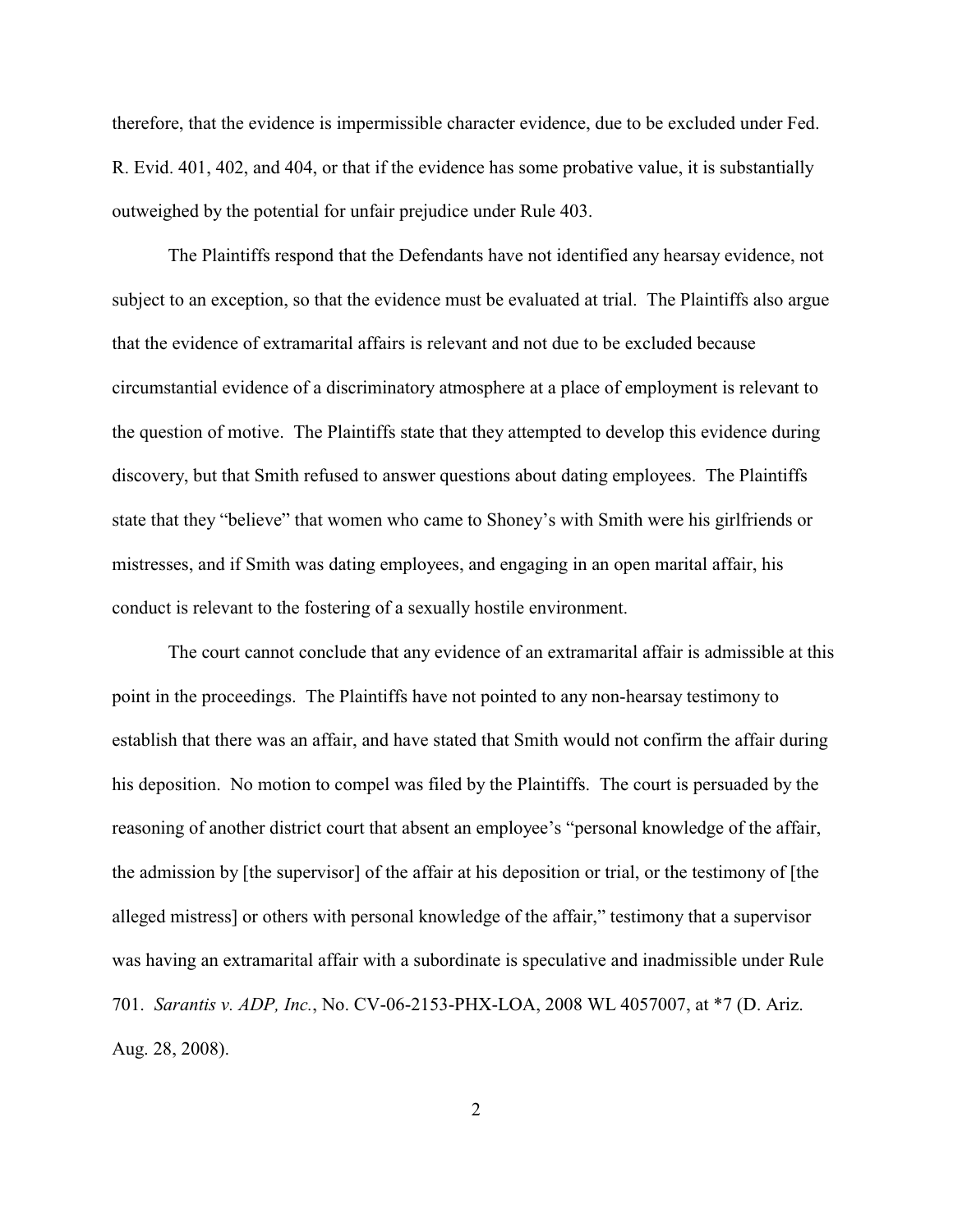If the Plaintiffs plan to offer evidence in the form of a person with personal knowledge of the affair, the court will examine the nature of that evidence to determine whether the evidence is otherwise admissible. To that end, the Plaintiffs will be given additional time to identify any evidence they seek to admit at trial to substantiate that Smith had extramarital affairs and the witness or witnesses through whom such testimony would be offered. The Defendants will be given additional time to respond to that specific evidence.

The Defendants ask the court to preclude the Plaintiffs from testifying as to the cause of their physical ailments without a medical professional to provide opinion testimony. The Plaintiffs respond that they must be allowed to testify about the emotional pain, embarrassment, and humiliation they suffered, and link it to treatment experienced in their employment.

In *Tucker v. Housing Auth. of Birmingham Dist.*, 229 F. App'x 820, 827 (11th Cir. 2007), the Eleventh Circuit upheld a denial of remittitur or new trial on emotional damages where the plaintiff relied "solely on his own testimony," including testimony as to the physical effects of humiliation such as digestive problems and an inability to sleep.

The Plaintiffs do not appear to seek to testify about the causation of physical ailments which would require medical causation testimony. Therefore, the Plaintiffs will be allowed to testify in the manner they have described, that is, they can testify about the emotional pain, embarrassment, and humiliation they suffered, and link it to treatment experienced in their employment, but will not be allowed to testify that such treatment caused any specific medically diagnosed condition.

The Defendants also seek to exclude evidence of other lawsuits and claims. They contend that evidence of other claims or lawsuits is of previous discrimination claims which did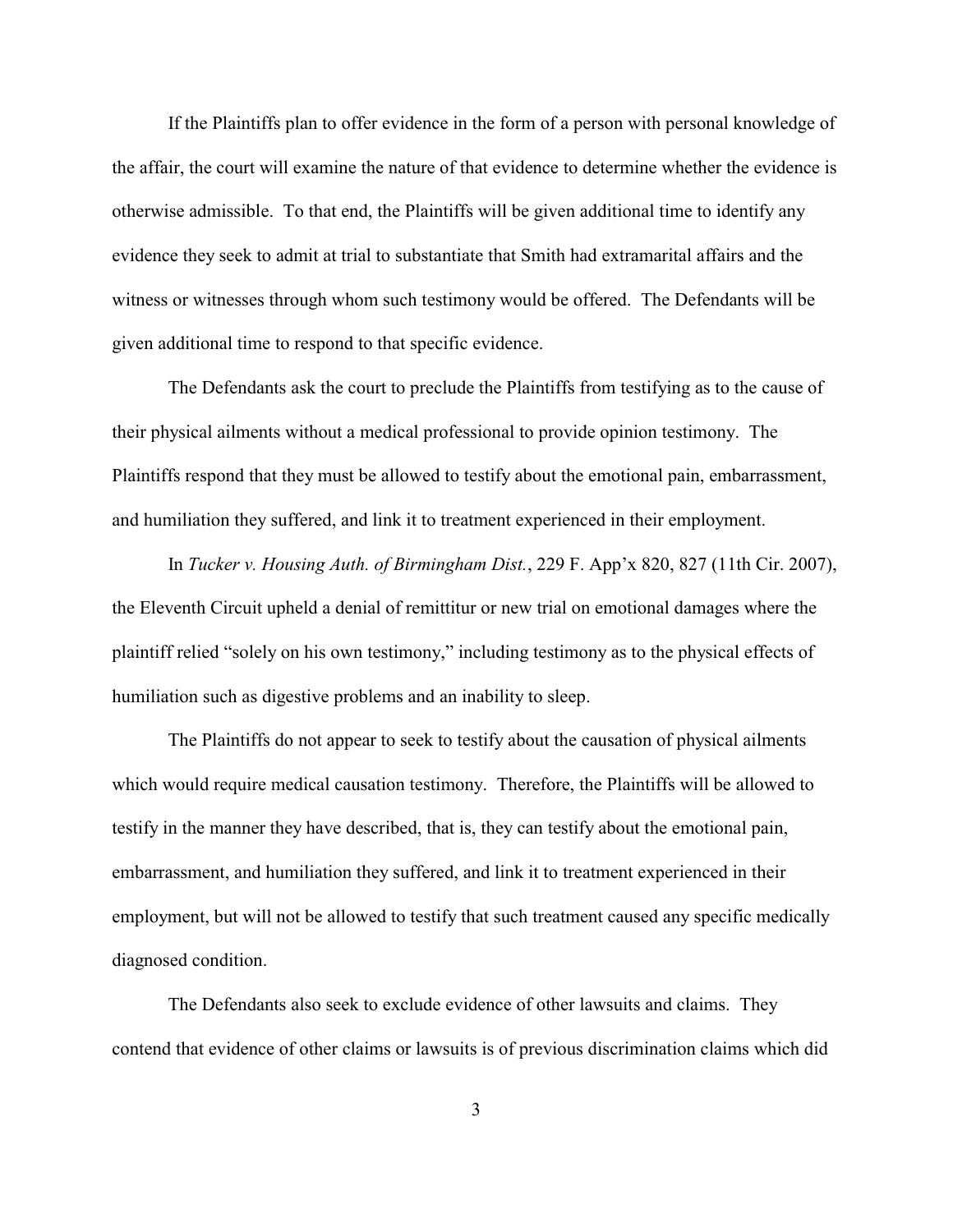not allege sexual harassment. The Plaintiffs respond that this evidence cannot be *per se* excluded. Evidence of other instances of discrimination, or "me too" evidence can be admissible, under Rule 404(b), to prove intent. *See Goldsmith v. Bagby Elevator Co., Inc*., 513 F.3d 1261, 1286 (11th Cir.2008). Such evidence is, however, subject to a Rule 403 inquiry which is "fact based and depends on many factors, including how closely related the evidence is to the plaintiff's circumstances and theory of the case." *Sprint/United Management Co. v. Mendelsohn,* 552 U.S. 379, 388 (2008). In this case, the Plaintiffs have hostile environment claims, retaliation claims, and state law claims. While they have requested a jury charge for disparate treatment, the disparate treatment to which they point is the alleged harassment constituting their hostile environment claim, and does not constitute a separate disparate treatment claim. The court will not exclude "me too" evidence without examining specific evidence, but has no specific evidence before it. Therefore, to expedite a ruling on the admissibility of particular "me too evidence," the Plaintiffs will be given a deadline to identify particular other claims or cases upon which they seek to rely, so that the court can determine whether the evidence is similar enough to the Plaintiffs' circumstances and theory of the case to withstand Rule 403 balancing for admissibility.

Accordingly, it is hereby ORDERED as follows:

1. The Motion in Limine is GRANTED as to the Plaintiffs' offering testimony of a legal conclusion as to "constructive discharge," and is DENIED as to the Plaintiffs' testimony about emotional pain, embarrassment, and humiliation they suffered, linked to treatment experienced in their employment. The motion is held in abeyance in all other respects.

2. The Plaintiffs are given until **May 3, 2013** to specifically identify evidence of personal